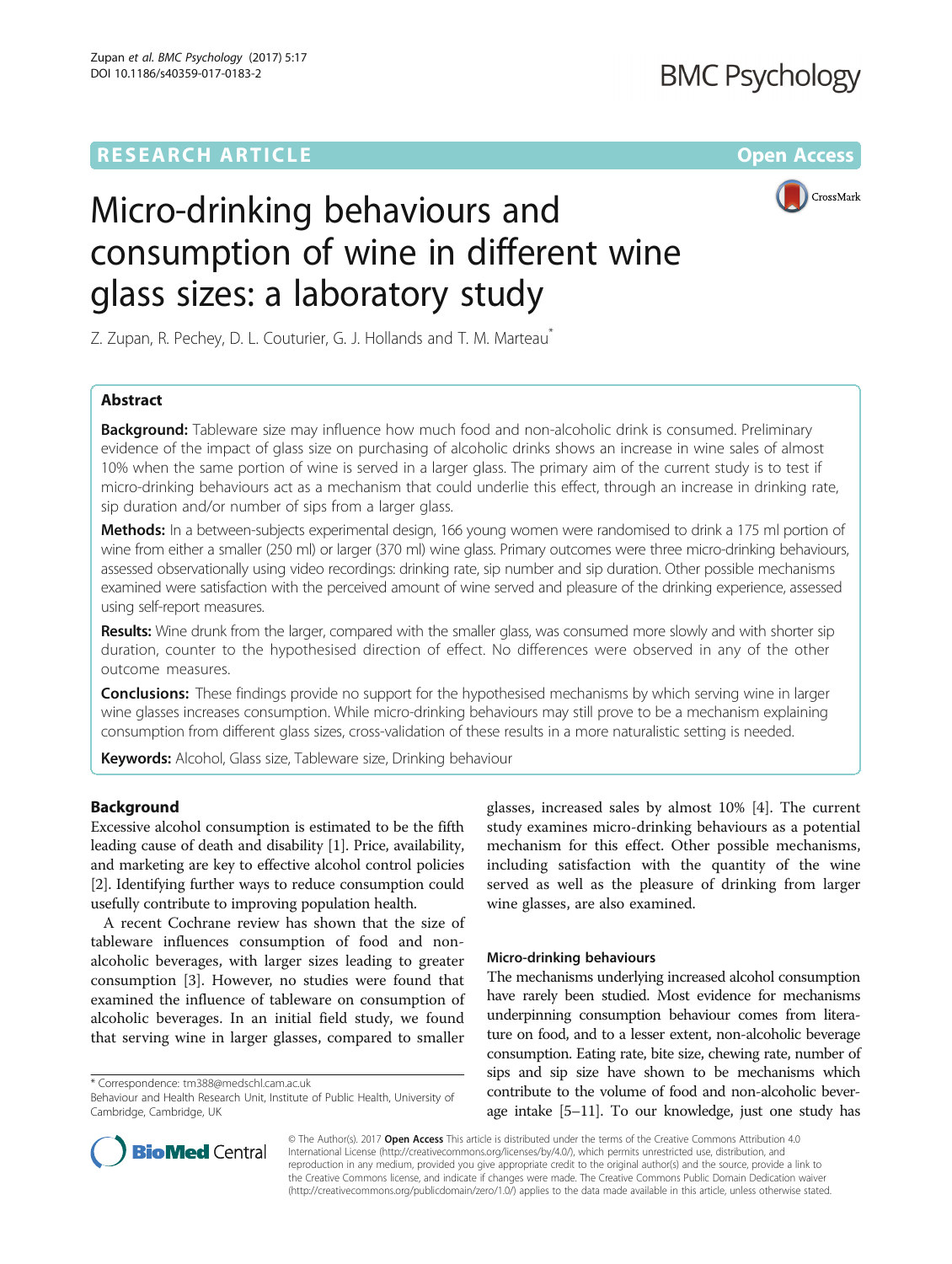experimentally compared micro-drinking behaviours (drinking rate, number of sips, and sip duration) for alcoholic beverages served in different glasses. In this study, students were randomised to be served beer in straight or curved glasses. Those who drank from a curved beer glass had a faster drinking rate and took longer and more frequent sips. The authors hypothesised that this was due to drinkers titrating their consumption rate based on the perceived amount of drink in their glass, which was misjudged to a greater extent when served in a curved glass [\[12\]](#page-7-0).

Wine served in larger glasses is likely to be perceived as less in quantity than a similar amount served in a smaller glass [\[13](#page-7-0)]. Such differences in perception may increase consumption of wine served in larger glasses in several different ways. Glasses perceived to contain a lesser amount of an alcoholic beverage due to their shape, may be drunk more rapidly [[12\]](#page-7-0). However, whether glasses perceived to contain a lesser amount of beverage due to their size [[12](#page-7-0)] are also drunk more rapidly has not yet been examined. The primary hypothesis to be tested in the current study is that the same amount of wine is drunk more quickly when served in a larger, compared to a smaller, glass. Related mechanisms found to influence greater consumption of liquids are number of sips [\[10](#page-7-0)], and sip size and duration [\[9](#page-7-0), [11, 12](#page-7-0)]. Thus, micro-drinking behaviours that contribute to rate of consumption, including number of sips and sip duration, may also impact on the amount of wine consumed when served in different glass sizes.

#### Other possible mechanisms

Other mechanisms may mediate micro-drinking behaviours or independently affect consumption of alcohol when served in different sized glasses. These include, first, satisfaction with the quantity of the wine served, and second, the pleasure associated with the drinking experience.

Satisfaction with the quantity of the wine may operate through the "unit bias heuristic" [\[14](#page-7-0)]. The unit bias heuristic postulates that people consume in "units" (e.g., one plate or one glass), perceiving it as an appropriate amount to consume if it is above a certain "minimum" amount. Since the same volume of wine in a larger glass is hypothesised to be judged as less than when presented in a smaller glass [[13\]](#page-7-0), this may result in it being perceived as less than an appropriate "unit", leading to increased consumption in order to reach a perceived unit threshold. Dissatisfaction with the perceived portion size in a larger glass may therefore increase consumption in order to compensate for this.

The glasses that are used can influence the pleasure of drinking alcohol [\[15](#page-7-0)]. This may increase the amount that is consumed on any one drinking occasion. First, people express a preference for drinking from more elongated

containers, with higher containers being perceived as more elongated [\[16](#page-7-0)]. Since a larger glass is higher and therefore more elongated, this may enhance drinking pleasure from a larger, in comparison to a smaller, glass. Second, research on food suggests that small portions are more enjoyable [[17, 18](#page-7-0)]. Given that a larger wine glass leads to a perceived smaller portion [\[13](#page-7-0)], drinking from a larger wine glass may increase pleasure and in turn consumption.

#### The present study

Preliminary evidence from a field study suggests that wine sales may be greater when wine is served in a larger glass [\[4](#page-7-0)]. The current laboratory-based study examines several possible mechanisms for this effect. The primary hypothesised mechanism is that microdrinking behaviours change when consuming a fixed portion of wine in larger compared with smaller glass sizes. Specifically, we hypothesise the following:

- 1. The same portion of wine served in a larger compared with a smaller glass is consumed more rapidly (Hypothesis 1). We will also explore whether any difference in speed of consumption could be a result of i) a greater number of sips and ii) longer sip duration.
- 2. Serving a fixed portion of wine in a larger compared with a smaller glass lowers satisfaction with the amount (Hypothesis 2).
- 3. Wine served in a larger glass leads to a more pleasurable drinking experience (Hypothesis 3).

Since the research underpinning Hypotheses 2 and 3 is scant and indirect, the current study should be considered exploratory. By examining relatively broad mechanisms in this study, we may highlight those dimensions where further exploration could be most beneficial. For instance, if larger glasses lead to greater pleasure when drinking, this could be the result of glass size altering the smell or taste of the wine. Similarly, larger glass sizes may differentially impact the physical ability to take a larger sip. If so, this is likely to be reflected in micro-drinking behaviour variables such as drinking rate or sip duration.

Finally, we will examine whether micro-drinking behaviours, as well as satisfaction with the amount and the pleasure of the drinking experience, are associated with the desire to drink more. Desire to drink more will serve as a proxy for assessing further consumption. Perceived intoxication will serve as a proxy for the perceived amount of wine consumed from a larger and a smaller glass. For instance, if participants who drink from a smaller glass perceive that it contains a greater amount of wine than those who drink from a larger glass, they might also perceive having a greater level of intoxication.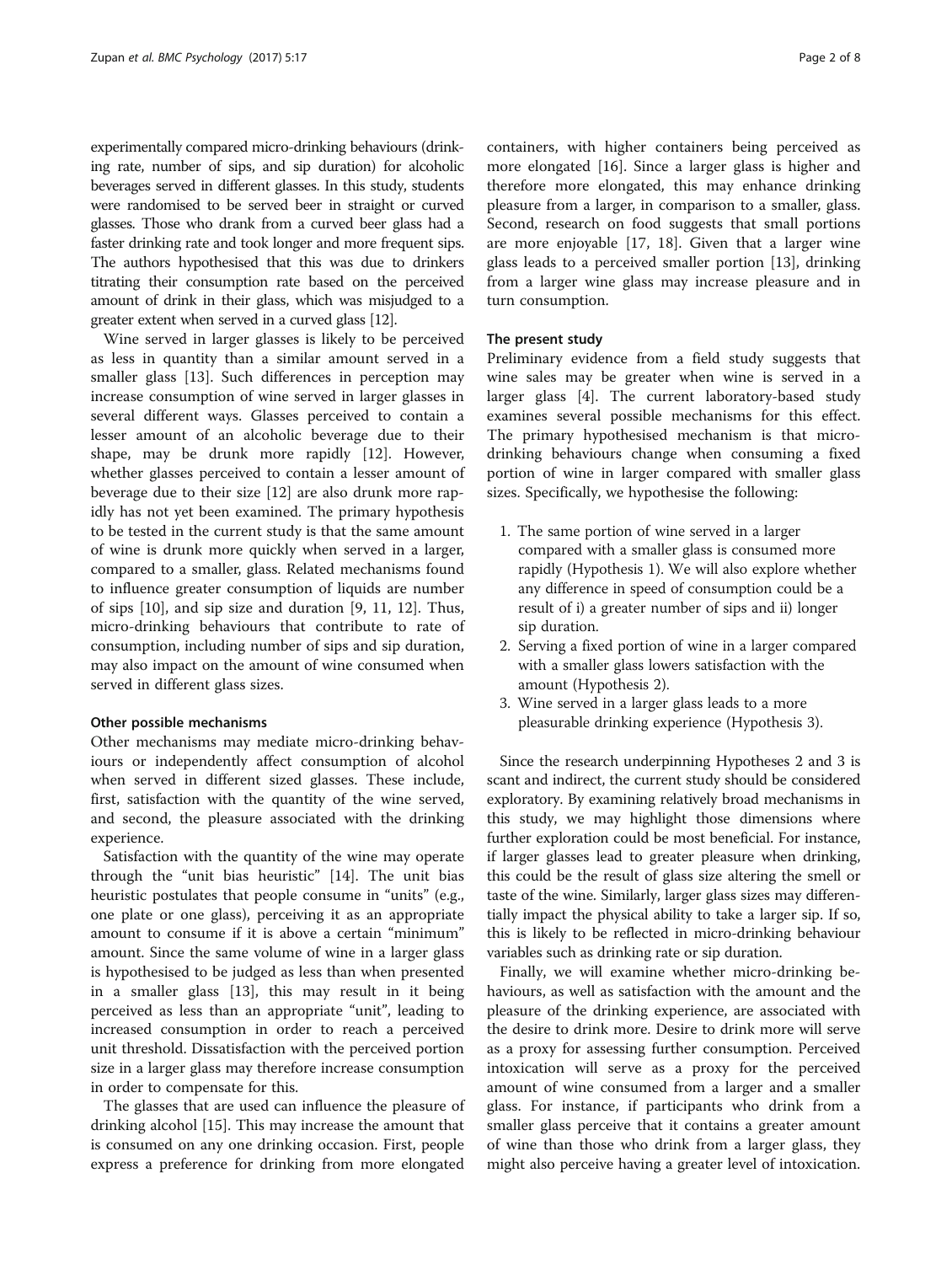#### Methods

### Design

The study used a between-subjects design, with participants randomised to one of two groups to receive 175 ml of wine served in one of two wine glass sizes: (a) smaller (250 ml), (b) larger (370 ml).

### **Participants**

Participants comprised of 166 female students (age  $M =$ 22.93;  $SD = 3.52$ , range 18–42) who drank red wine, were at least 18 years of age, were not currently pregnant or taking any medication that interacts with alcohol, and who had not consumed alcohol in the 12 h prior to the study. The study included only women to minimise gender differences in average sip duration [\[10\]](#page-7-0). The study was powered to test the first hypothesis assessing drinking rate, based on effect sizes from a previous study [[5\]](#page-7-0). Power analysis indicated that 160 participants were needed to detect a medium sized effect  $(d = 0.5)$  in a two-tailed test with  $α = 0.05$  and power of 0.85.

# Materials and measures

#### Wine alasses

The larger wine glass was 370 ml in volume and the smaller wine glass was 250 ml in volume. The wine glasses were Royal Leerdam Fortius glasses differing only in their capacity. They were the same as those used in a previous field study documenting higher sales when wine was served in the larger of the two glasses, compared to a 300 ml glass of the same design [[4\]](#page-7-0). The glasses used in the study are shown in Fig. 1.



Fig. 1 Large 370 ml (left) and smaller 250 ml (right) wine glasses filled with 175 ml of wine

#### **Measures**

Micro-drinking behaviours The experimental sessions were recorded using a Raspberry-Pi camera module. The video recordings were coded using a custom-written program in Python (v.2.7), with a researcher pressing a button when the wine touched participants' lips – indicating sip initiation, and pressing the button again when the wine left participants' lips – indicating sip end. A second coder, blind to the study hypotheses, independently coded 20% of the videos selected at random to assess coding reliability (presented in the Results section). Variables derived from the video recordings included total time taken to consume the wine, number of sips, and average sip duration.

Satisfaction with perceived amount of wine This was assessed in two parts: firstly, by exploring perceptions of the amount of wine served, and secondly, examining participants' satisfaction with the perceived amount of wine.

Perceived amount of wine Two questions, rated on a seven-point rating scale ranging from 1 (Much less) to 7 (Much more) asked: "How does the amount of wine in the glass you just drank compare to a typical glass of wine you would drink at home?" and "How does the amount of wine in the glass you just drank compare to a typical glass of wine you would drink at a pub or restaurant?". The baseline of the typical wine portions participants consumed was established by the following question: "What size would your typical glass in a pub or restaurant be?". Participants could answer by indicating small  $(=1)$ , medium  $(=2)$ , or large  $(=3)$ .

Satisfaction with perceived amount of wine Five attributes of the given amount of wine (Plentiful, Generous, Inadequate, Unsatisfactory, Disappointing) were each rated using seven-point scales, ranging from 1 (Strongly agree) to 7 (Strongly disagree). The latter three attributes were reverse-coded prior to the analysis. A composite score ('Satisfaction') combining these attributes was formed (Cronbach's  $\alpha$  = 0.71).

Pleasure The pleasure of the drinking experience was assessed by rating the experience of drinking the wine on five attributes using seven-point rating scales: Pleasurable, Enjoyable, Disagreeable, Unpleasant, Distasteful. The latter three dimensions were reverse-coded prior to the analysis. A composite score was developed to reflect this variable (Cronbach's α = 0.95).

Desire to drink more Desire to drink more was assessed by indicating agreement on a seven point scale ranging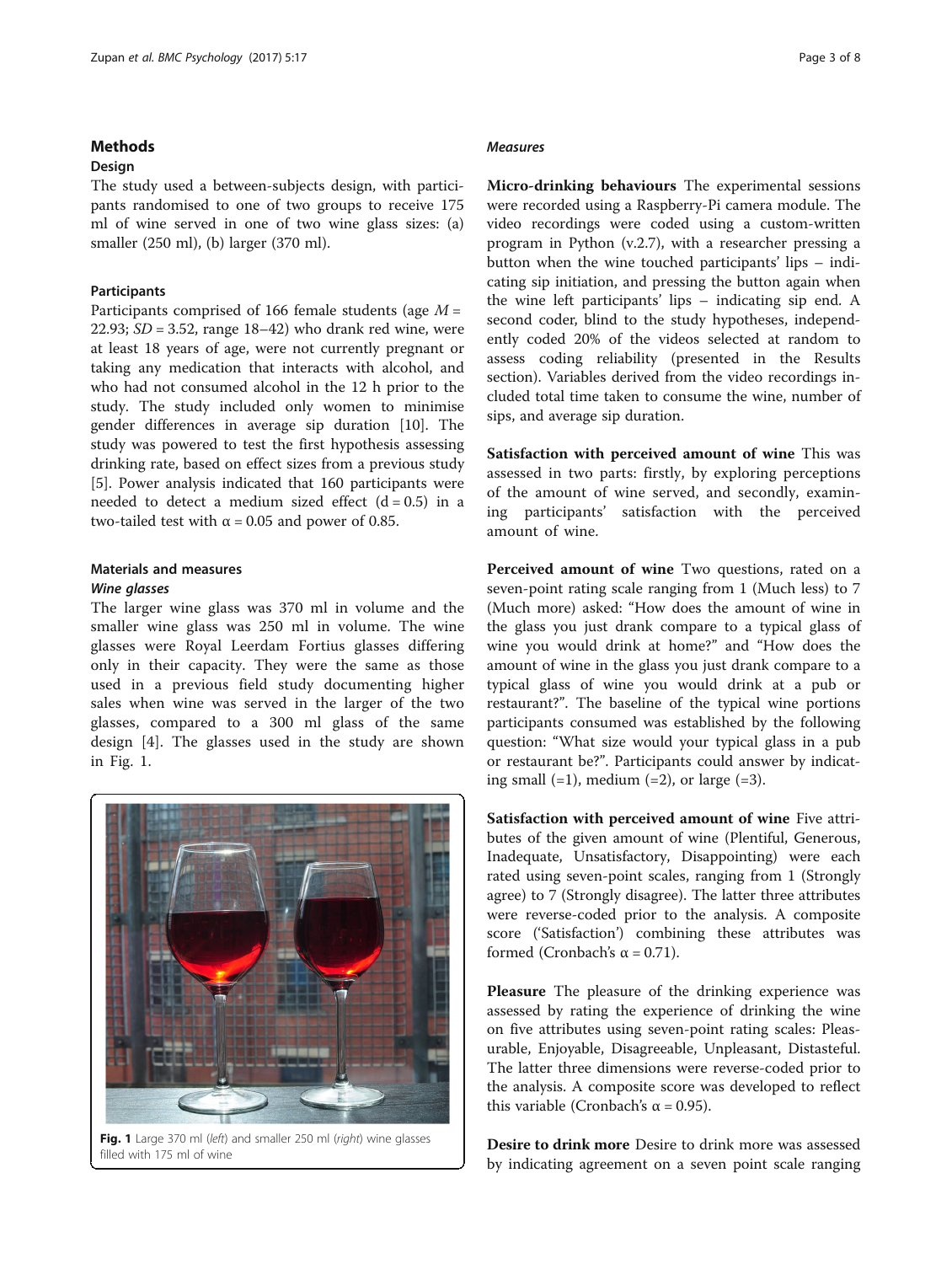from 1 (Strongly agree) to 7 (Strongly disagree) for the following statements: "I wish I had another glass of wine right now", "I don't want any more wine right now", "If I were offered another glass of wine right now, I would drink it", "If I were in a pub or bar, I would buy another glass of wine right now", " If I had the chance, I would not have any more wine right now". Appropriate items were reverse-coded prior to the analysis. Scale reliability assessed by Cronbach's α was 0.78.

Perceived intoxication Perceived intoxication was assessed with a single item: "I feel drunk at the moment". Participants responded by indicating agreement with the statement on a scale ranging from 1 (Strongly agree) to 7 (Strongly disagree).

Alcohol use The Alcohol Use Disorders Identification Test (AUDIT [\[19\]](#page-7-0)), a 10-item measure, was used to assess the quantity and frequency of alcohol use and harmful drinking behaviour. Scores of 0–7 are considered low-risk, scores of 8–14 are considered hazardous and scores of 15 or over are considered harmful.

Subjective craving The Alcohol Urge Questionnaire (AUQ [[20](#page-7-0)]), an 8-item measure, was used to assess current craving for alcohol. The AUQ scores were used as a baseline measure, to ensure that any differences in the outcome measures were not due to urges to consume alcohol.

Filler task The nature of the study was disguised by administering a computerised version of the Trail Making Test as a filler task [\[21\]](#page-7-0). The Trail Making Test assesses cognitive processing, visual attention and executive functioning [\[22](#page-7-0)–[24\]](#page-7-0). It consists of connecting 25 circles distributed over a computer screen according to set rules (sequentially connecting numbers or alternating between letters and numbers). The dependent variable is the total time required to complete the task. There were two practice trials and two search trials. The results of the filler task were not analysed.

#### Procedure

Participants were recruited from the University of Cambridge and from Anglia Ruskin University via mailing lists, poster advertisements and word-of-mouth. They received £10 payment for participation. Participants completed the sessions individually in a quiet laboratory between 12:00 and 21:00 h during weekdays. To avoid participants' consumption being influenced by awareness of the study hypotheses, the study was presented to them as investigating the effects of limited amounts of alcohol on cognitive performance. After giving consent, eligibility to participate in the study was confirmed by a

breathalyser check, to ensure that participants had refrained from consuming alcohol in the preceding 12 h. Participants then completed the AUDIT and AUQ measures. Participants were randomised to either the smaller (250 ml) or larger (370 ml) wine glass condition using a computer generated randomisation schedule with the constraint of having an equal number of participants per group. A portion of 175 ml Cuvée des Vignons Beaujolais red wine (12% alcohol by volume) was measured out by filling a 175 ml pub thimble to the brim, and then poured into the wine glass allocated by randomisation, immediately prior to each experimental session. Wine bottles were secured with a vacuum-pump to minimise oxidation of the wine between experimental sessions. When participants had completed the baseline measures, the experimenter switched on the hidden camera from a remote laptop, and returned to the lab with a glass of red wine. Participants were told to drink the wine at their own pace while watching a nature documentary ("The Story of Earth" National Geographic 2011). The experimenter then left the room and returned when the participants had indicated by ringing a bell that they had finished their glass of wine. If participants did not finish drinking the wine after 30 min, the experimenter returned to ask if everything was alright. If participants were still drinking, the experimenter left and returned to end the session either when the participant indicated that they had the wine finished or after an additional 15 min, whichever was sooner. After the drinking session, participants were given the questionnaires to complete, followed by the filler task. Finally, participants were asked what they thought the aim of the study was. Participants were blind to the study aims and were fully debriefed about the purpose of the study via email at the end of the study, i.e., when the last participant had completed the study.

#### Data analysis

Preliminary analyses included examining differences between groups between-group mean differences for effects of glass size on outcome variables using nonparametric bootstraps in R: (i) Total drinking time (ii) Satisfaction, and (iii) Pleasure, and (iv) Desire to drink more, as well as other aspects of drinking behaviour that may contribute to drinking time, i.e.: a. number of sips and b. sip duration. We also tested between-group mean differences for effects of glass size on perceived intoxication as a proxy for how much people believe they had consumed. Regression analyses were conducted to test for "proof of concept"; namely that desire to drink more is predicted by the measures listed in (i) to (iii) above.

Sensitivity analyses were conducted by removing any participants who had not drunk all the wine they had been served or who indicated they were aware of the study aims.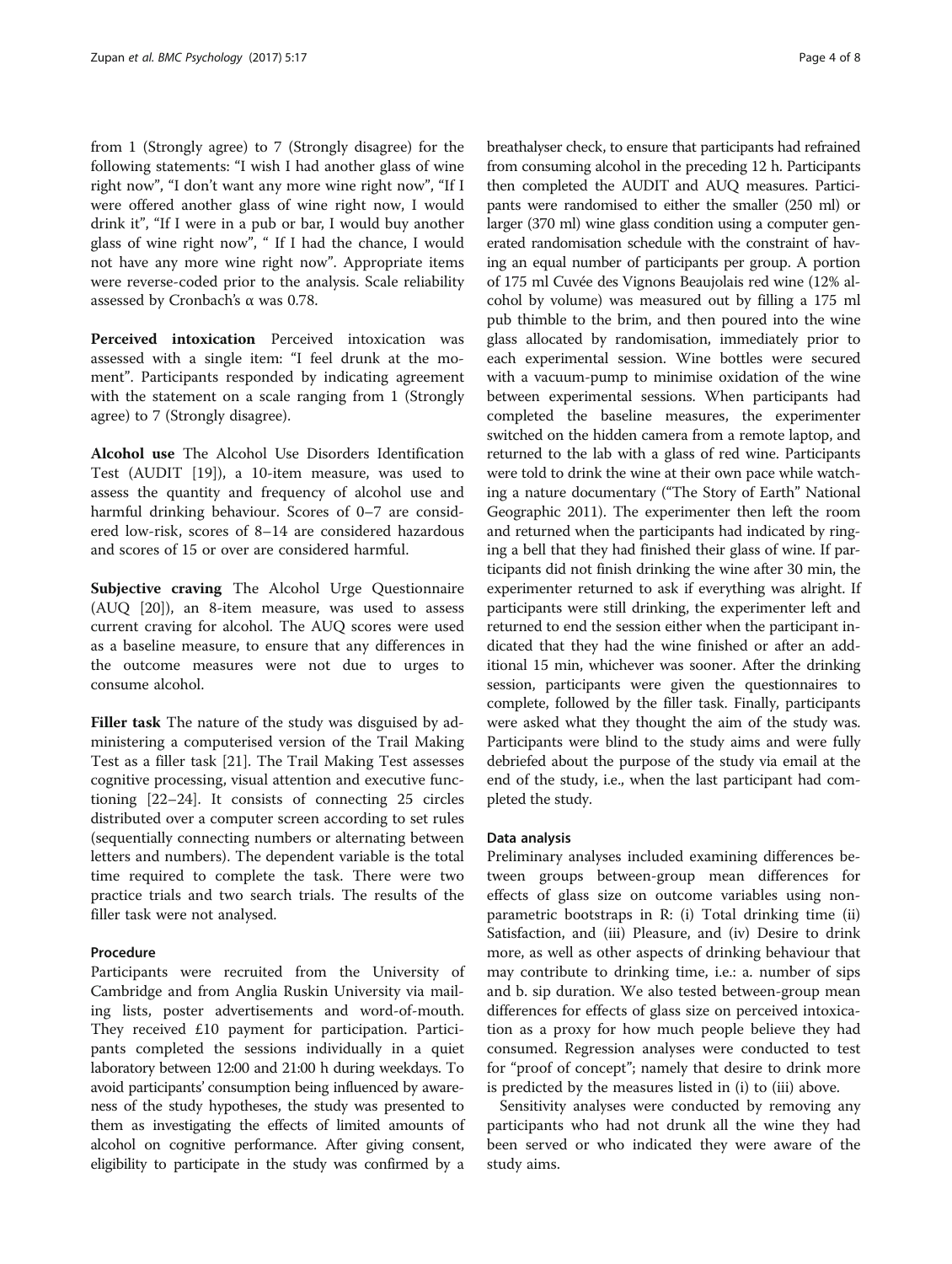#### Results

#### Participant characteristics

Descriptive statistics including age, AUQ and AUDIT scores per randomised group are presented in Table 1. There were no differences between groups in age and baseline drinking variables, as assessed by nonparametric bootstrap (25000 replications, α = 0.05 per test), indicating effective randomisation.

#### Primary outcomes

Descriptive statistics regarding the primary variables are presented in Table 1 and their inter-correlations in Table [2](#page-5-0).

Micro-drinking behaviours were analysed by means of non-parametric bootstrap analysis (25000 replications,  $\alpha$  = 0.05 for each test; see Table 1). There were significant differences between the larger vs. smaller glass groups in means for total time taken,  $p < .05$ , with participants drinking more slowly when wine was served in a larger glass.

Differences between the large and small glass groups also emerged in average sip duration,  $ps < .05$ , with participants taking shorter sips when wine was served in a larger glass. There were no differences with regards to number of sips between the two groups,  $p > .05$ . Overall, the results did not support the hypothesis that wine is drunk faster when served in a larger glass.

The percentage of participants randomised to the larger glass condition that would typically order a small, medium, or large portion of wine was 30.1%, 53.0%, and 16.19%, respectively. Similarly, the percentage of participants randomised to the smaller glass condition that typically take a small, medium or large portion of wine was 27.7%, 55.4%, and 16.9%, respectively. The patterns of participants' typical wine portion sizes in a pub or restaurant did not differ between groups,  $\chi^2(2) = .128, p > .05.$ 

Differences in satisfaction with the perceived amount were not significant when analysed by non-parametric bootstrap (25000 replications,  $\alpha = 0.05$  for each test),  $p < .05$ . There were also no differences between the two groups with regards to perceptions of the amount of wine served as assessed by non-parametric bootstrap (25000 replications,  $\alpha = 0.05$  for each test), both  $ps < .05$ . These results provide no support for Hypothesis 2.

Non-parametric bootstrap (25000 replications,  $\alpha = 0.05$ for each test), showed no differences in pleasure, providing no support for the hypothesis that drinking from a larger glass elicits a more pleasurable drinking experience.

#### Secondary outcomes

Classic and robust multivariate regression estimates (presented in Table [3\)](#page-5-0) were used to analyse the effects of total drinking time, pleasure, and satisfaction on the desire to drink further. Speed of consumption and pleasure predicted the desire to drink further in the hypothesised direction: the faster the drinking and the more pleasurable the drinking experience, the higher the desire to drink further. There was no statistically significant effect of satisfaction with the amount served on the desire to drink further.

Table 1 Descriptive statistics of baseline, drinking, and questionnaire variables as a function of glass size

|                                   | Larger glass |           | Smaller glass |           | р       |
|-----------------------------------|--------------|-----------|---------------|-----------|---------|
|                                   | M            | <b>SD</b> | M             | <b>SD</b> |         |
| Age                               | 23.33        | 3.88      | 22.53         | 3.09      | .135    |
| <b>AUQ</b>                        | 18.15        | 6.28      | 16.53         | 5.20      | .067    |
| <b>AUDIT</b>                      | 7.30         | 3.92      | 6.87          | 4.03      | .496    |
| Number of sips                    | 21.02        | 8.38      | 23.57         | 13.23     | .261    |
| Mean sip duration (seconds)       | 1.46         | .48       | 1.66          | .80       | .045    |
| Total time (seconds)              | 1158.42      | 517.19    | 983.91        | 489.34    | $.024*$ |
| Amount compared to home           | 4.43         | 1.05      | 4.37          | 1.89      | .745    |
| Amount compared to pub/restaurant | 1.87         | .68       | 1.89          | .66       | .817    |
| Satisfaction                      | 28.92        | 3.98      | 29.05         | 4.97      | .915    |
| Pleasure                          | 25.84        | 6.69      | 27.08         | 5.99      | .207    |
| Desire to drink more              | 15.63        | 7.24      | 15.53         | 7.14      | .926    |
| Perception of intoxication        | 2.94         | 1.45      | 2.91          | 1.48      | .935    |

 $**p* < .05$ ,  $** *p* < .01$ ,  $*** *p* < .001$ 

Asterisks indicate significant differences (non-parametric bootstrap, 25000 replications, α = 0.05 for each test)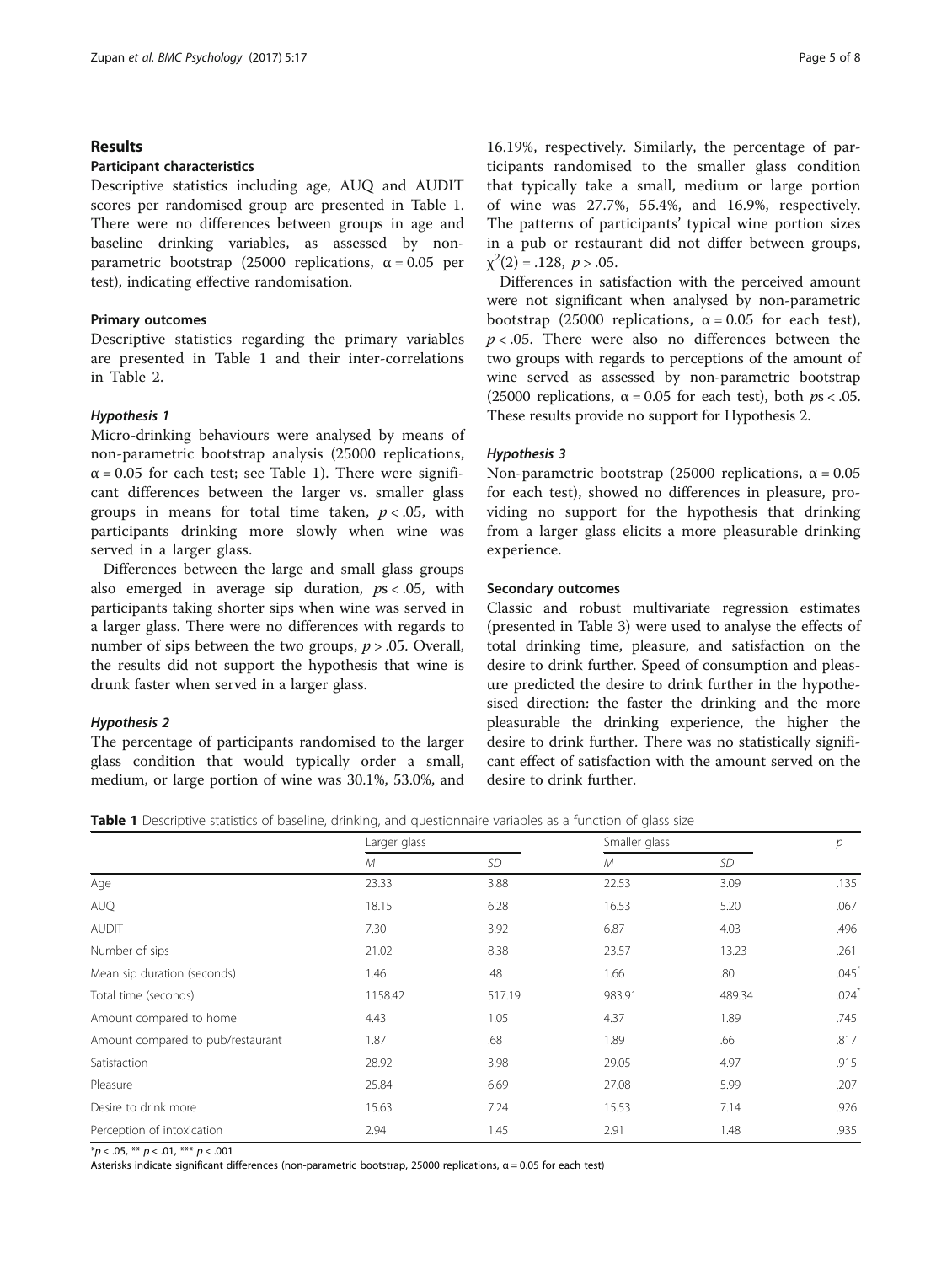|         | $\overline{2}$ | 3           | $\overline{4}$ | 5                        | 6        | $\overline{7}$ | 8                   | 9                  | 10 <sup>°</sup>      | 11       | 12       | 13       |
|---------|----------------|-------------|----------------|--------------------------|----------|----------------|---------------------|--------------------|----------------------|----------|----------|----------|
|         |                |             |                |                          |          |                |                     |                    |                      |          |          |          |
| .19     |                |             |                |                          |          |                |                     |                    |                      |          |          |          |
| .11     | $-19*$         |             |                |                          |          |                |                     |                    |                      |          |          |          |
| $-21$   | $-.23***$      | $.35***$    |                |                          |          |                |                     |                    |                      |          |          |          |
| $-14$   | $-.01$         | $-.03$      | .09            | $\overline{\phantom{a}}$ |          |                |                     |                    |                      |          |          |          |
| $-18$   | $-0.02$        | $-.01$      | .03            | .06                      |          |                |                     |                    |                      |          |          |          |
| $-0.07$ | $-0.07$        | $-06$       | $\circ$        | $-.34***$                |          |                |                     |                    |                      |          |          |          |
| .12     | $-0.08$        | $\mathbf 0$ | .07            | .02                      | $.25***$ | $.20***$       |                     |                    |                      |          |          |          |
| $-.01$  | $-0.05$        | $-0.08$     | $-10$          | $-08$                    | $.44***$ | $.49***$       | $.47***$            |                    |                      |          |          |          |
|         |                |             |                |                          |          |                |                     |                    |                      |          |          |          |
| .01     | $-0.05$        | $-.01$      | .09            | $.28***$                 | $-0.09$  | $-19*$         | $.19*$              | $-18$ <sup>*</sup> |                      |          |          |          |
|         |                |             |                |                          |          |                |                     |                    |                      |          |          |          |
| $-.01$  | $-06$          | .02         | $.23***$       | $.15*$                   | $-.01$   | $-0.09$        | $-18$ <sup>*</sup>  | $-31***$           | $.21$ <sup>**</sup>  |          |          |          |
| $-0.03$ | .01            | .10         | .10            | $.16*$                   | $-0.04$  | $-.24***$      | $-24$ <sup>**</sup> | $-35***$           | $.20*$               | $.27***$ |          |          |
| .02     | .05            | $-0.06$     | $-10$          | $-13$                    | $.20*$   | $.50***$       | $.19*$              | $.45***$           | $-.21$ <sup>**</sup> | $-23***$ | $-50***$ |          |
| .09     | $-11$          | .02         | $.17*$         | $.29***$                 | $-13$    | $-.29***$      | $-.11$              | $-39***$           | $.65***$             | $.30***$ | $.37***$ | $-36***$ |
|         | $\mathbf{1}$   |             |                |                          |          | $.3***$        |                     |                    |                      |          |          |          |

<span id="page-5-0"></span>Table 2 Inter-correlations between baseline, micro-drinking behaviour, and questionnaire variables

 $*p < .05$ ,  $** p < .01$ ,  $*** p < .001$ 

#### Reliability check

The ratings of the two independent raters were positively correlated - single measures intra-class correlation for total time was  $(32) = .99$ ,  $p < .001$ , and  $(32) = .99$ , p  $\langle 0.001, (32) = .93, p \langle 0.001, \text{ for number of signs and sip} \rangle$ duration, respectively. This indicated a high level of inter-rater reliability.

#### Sensitivity checks

Three participants did not finish their wine. The quantities remaining were small and consisted of 3 ml, 6 ml, and 20 ml, respectively. We considered the total time measures of participants with left-over wine as rightcensored and compared parameters of gamma regression parameter estimates (models not reported here) and obtained similar results. An additional sensitivity check for participants who correctly guessed the aims of the study  $(N = 12)$  was conducted and similar results were obtained. Finally, comparison of the between-group location parameters of the distribution of the outcomes of interest by means of Wilcoxon's tests lead to the same conclusions.

#### **Discussion**

This study examined micro-drinking behaviours (drinking rate, number of sips, and sip duration) as a postulated mechanism for increased consumption of wine when served in a larger glass [[14\]](#page-7-0). Other possible mechanisms, including satisfaction with perceived amount and the pleasure of the drinking experience, were also examined. The results of this study provided no support for any of the hypothesised mechanisms as factors underlying the effects of glass size on consumption, with the only difference in drinking rate being in the opposite

Table 3 Classic and robust multivariate regression parameter estimates when analysing the effect of total drinking time, pleasure and satisfaction on the desire to drink more

| Classic regression |          |            | Robust regression |                     |          |            |         |                 |
|--------------------|----------|------------|-------------------|---------------------|----------|------------|---------|-----------------|
|                    | Estimate | Std. Error |                   | $\mathcal{D}$       | Estimate | Std. Error |         | D               |
| Intercept          | 15.58    | .48        | 38.03             | $<.001***$          | 15.51    | .43        | 36.38   | $< 0.001$ ***   |
| Total time         | $-1.05$  | .41        | $-2.55$           | $<.05$ <sup>*</sup> | $-1.21$  | .38        | $-3.23$ | $< .001$ **'    |
| Pleasure           | 2.60     | .45        | 5.83              | $***$<br>< .001     | 2.79     | .45        | 6.21    | $<.001$ **'     |
| Satisfaction       | $-79$    | .43        | $-1.82$           | .071                | $-0.83$  | .49        | $-1.68$ | .095            |
| Age                | .19      | .44        | .44               | .663                | .05      | .43        | .11     | .911            |
| <b>AUQ</b>         | 2.16     | .45        | 4.84              | < 0.001             | 2.31     | .47        | 4.93    | $***$<br>< .001 |
| <b>AUDIT</b>       | 2.07     | .46        | 4.50              | $< 001$ ***         | 1.93     | .56        | 3.46    | $<.001***$      |

 $*p < .05$ ,  $** p < .01$ ,  $*** p < .001$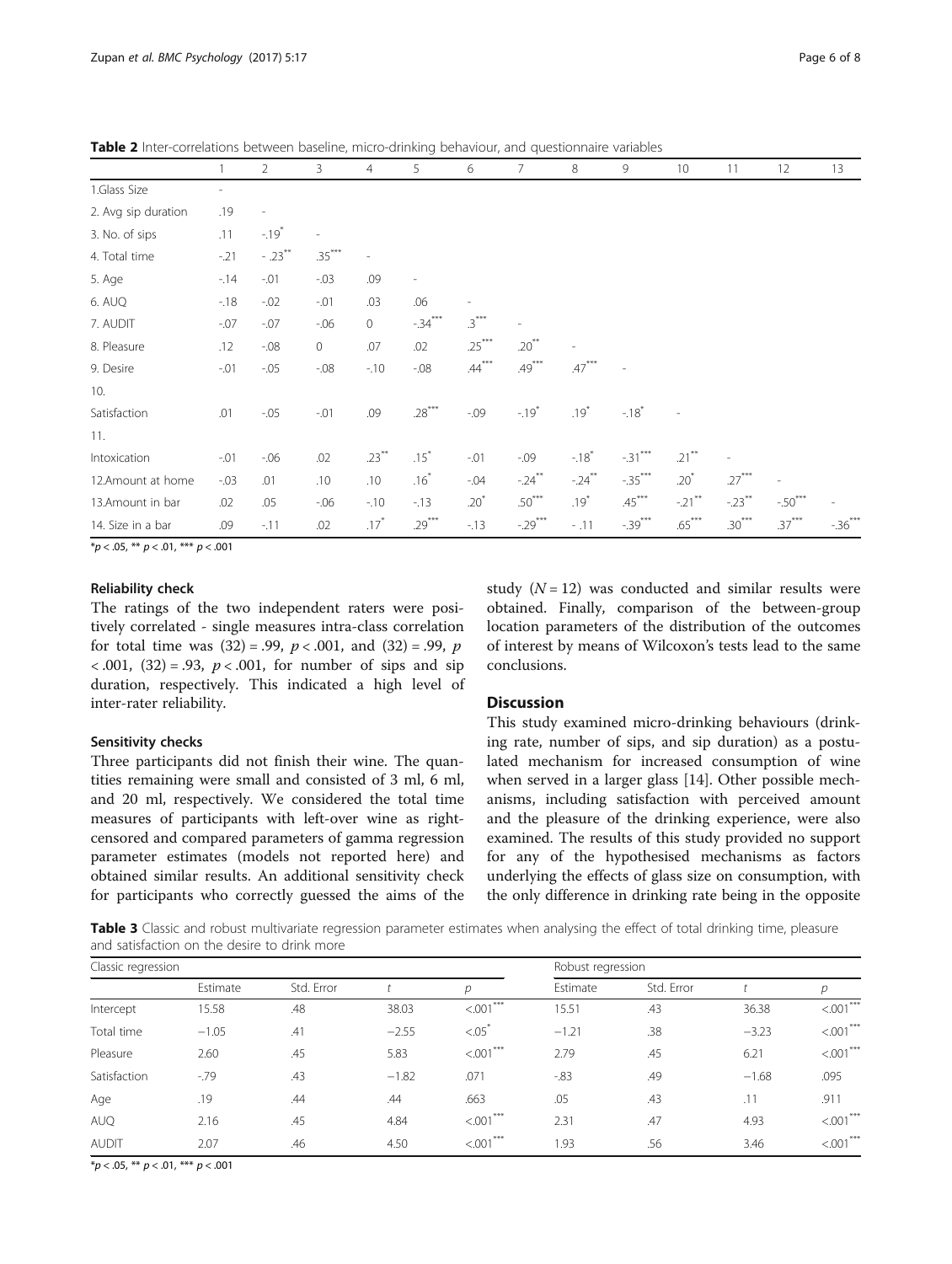direction to that predicted. Drinking rate and pleasure of drinking experience were associated with overall desire to drink further, compatible with two of the three study hypotheses, suggesting that these may prove to be mechanisms influencing increased wine consumption. However, this was not demonstrated between glass size conditions in the current study setting.

There are two sets of possible explanations for the absence of any support for the study hypotheses concerning the mechanisms by which larger glasses increase consumption in a bar. The first set concerns the ecological validity of the laboratory setting for understanding an effect observed in a bar. Consumption of alcohol is influenced by context, with several studies showing that the amount of alcohol consumed in lab settings is generally lower than that consumed in a bar [[25](#page-7-0)–[28](#page-7-0)]. Certain factors, however, have consistently been found to affect drinking behaviour and consumption in both laboratory and field settings, such as paying for drinks, presence of heavy drinking peers, and instructions regarding alcohol content over actual alcohol content [[25, 26, 29\]](#page-7-0). The social environment appears to be of particular importance. Consumption is higher in the presence of heavy drinking peers [\[29](#page-7-0), [30\]](#page-7-0), and social drinkers tend to imitate the number and sip sizes of their drinking partners [[31](#page-7-0), [32](#page-7-0)], suggesting that a social environment moderates increased consumption. In the absence of this environment, as in the current study where participants were drinking alone, consumption behaviour may be altered.

A second set of possible explanations for the study's null findings is that the investigated mechanisms do not relate to alcohol consumption. However, this is inconsistent with our finding that overall drinking rate and pleasure of drinking experience predict the desire to drink further. This supports the 'proof of concept' hypothesis and suggests that the measures used in this study can be useful for investigating alcohol consumption behaviour in future research.

#### Strengths and limitations

This study is, to our knowledge, the first to investigate the influence of micro-drinking behaviours on wine consumption. While much research has focused on food and portion size, this study investigates the relatively neglected area of alcohol consumption behaviour and the environmental cues such as glass design that can influence it. The use of experimental methods provides the first objective exploration of factors that could be driving increased alcohol consumption from larger glasses.

The limitations of the study include the lack of a consumption-based outcome. While desire to drink more provides a proxy for consumption, a true consumption variable would offer stronger evidence of the mechanisms examined in the current study. A further limitation is that although the laboratory setting allowed for a high degree of control, it may not reflect drinking behaviour in more natural settings, as discussed above. Finally, the study sample differs between the current study and the field study in which the glass size effect was observed [[4\]](#page-7-0). We examined this effect with female university students to reduce gender-related heterogeneity of sip duration. Those drinking in the field study bar would have included men and a wider age range; demographic characteristics that may be associated with drinking behaviours different to those observed in young women in the current study.

#### Implications for future research

The current study provides a first step towards understanding the mechanisms by which glass size impacts on alcohol consumption. Future studies will need to ascertain the role of contextual factors that may interact with environmental cues which contribute to alcohol consumption. This can be accomplished by either conducting a field experiment in a bar setting or an experiment in a laboratory setting with added contextual richness (e.g., a bar lab) to determine the external validity of the present results. Together, this could be used to optimise glass design to reduce alcohol consumption at a large scale.

#### Conclusions

Examining how a fixed volume wine is consumed from different sized wine glasses in a laboratory setting provided no evidence to support the three study hypotheses. Cross-validation of the present results in a field setting or a bar lab is needed, to exclude the explanations that the present results are an artefact of a laboratory context or inherent to the demographic characteristics of the study sample. Thus, micro-drinking behaviours may still be a promising candidate for a mechanism that can explain consumption from different sized wine glasses, if explored in a naturalistic and ecologically valid setting. Elucidating the mechanisms that underlie modifiable environmental cues remains an important goal for developing interventions that have the potential to inform policies that aim to reduce alcohol consumption at population level.

#### Acknowledgements

We thank Naresh Subramaniam for technical support and Alexandra Evans for her help with data collection.

#### Funding

This report is independent research commissioned and funded by the Department of Health Policy Research Programme (Policy Research Unit in Behaviour and Health (PR-UN-0409-10109)). The views expressed in this publication are those of the authors and not necessarily those of the Department of Health.